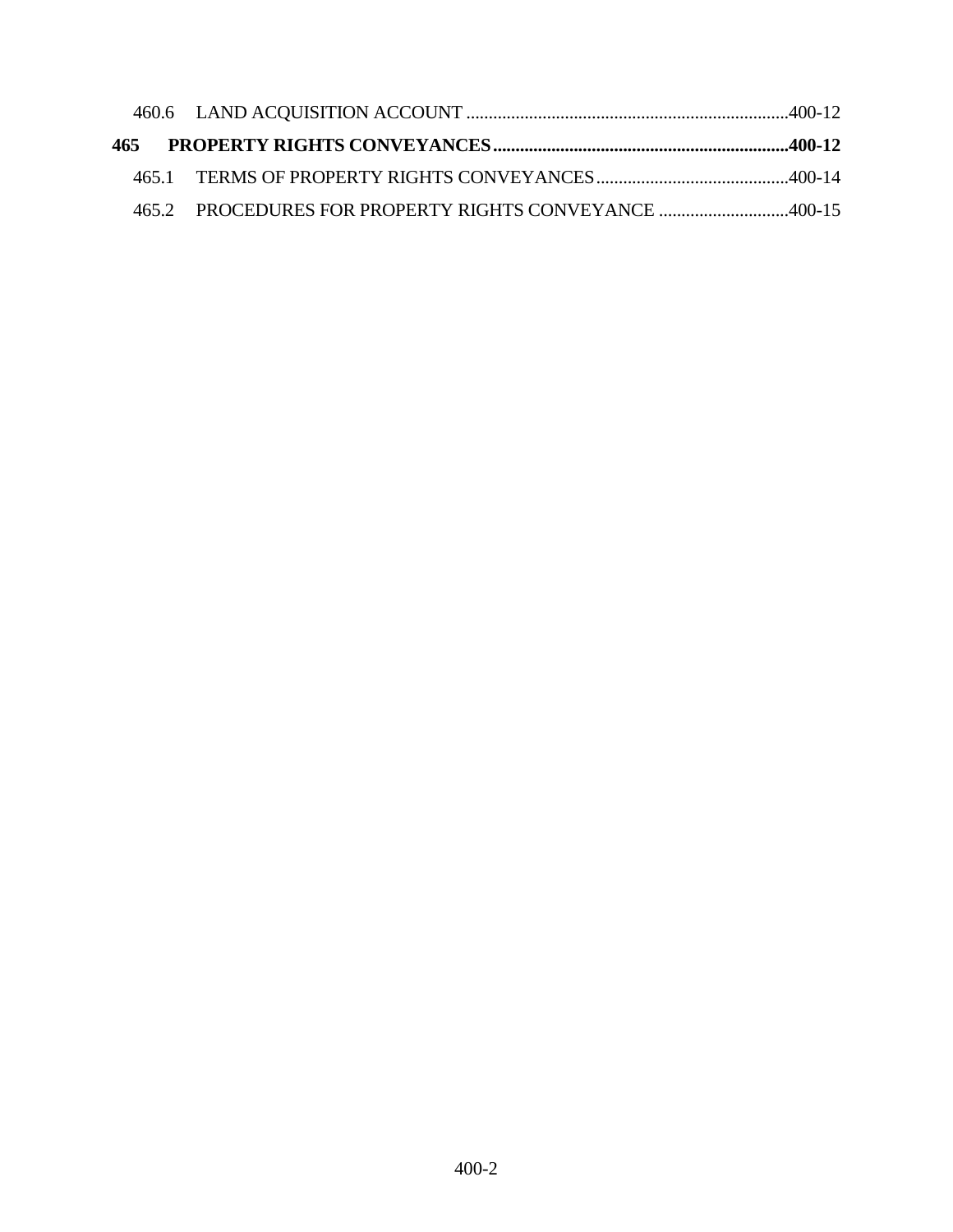#### **CHAPTER 400 OBJECTIVE**

The purpose of Chapter 400 is to identify policy and procedures relating to:

- 1. The acquisition of land to be enrolled in County Forest pursuant to s. 28.11(4)(b), Wis. Stats. or other lands possessing special or unique values areas that are not suited primarily for timber production to be entered under s.  $28.11(4)$ (c), Wis. Stats., special use classification.
- 2. The acquisition of lands throughout the county for the purpose of future trading for priority parcels to be enrolled in County Forest pursuant to s. 28.11(4)(b), Wis. Stats.
- 3. The acquisition of land interests such as conservation easements, first right of refusal, or other land rights of the benefit to county forests.
- 4. Location, identification, and protection of county forest ownership boundaries.

# <span id="page-2-0"></span>**400 COUNTY FOREST OWNERSHIP**

The majority of the County Forest lands throughout the State were previously in private ownership and came under public ownership in a substantially degraded condition, by way of real estate tax delinquency and subsequent tax deed to Counties. Continued attempts to sell much of the degraded tax deeded lands were unsuccessful. In response to the lack of demand from private owners, counties worked in cooperation with State and Federal Agencies to restore these lands into productive forests and recreational assets. ("The County Forests of Wisconsin", WI Conservation Dept., 1938)

Over time, counties have realized benefits from continuing to retain select tax deeded land, acquiring select land from willing sellers by purchase, trade, or gift, and the continual protection of county forest ownership boundaries.

## <span id="page-2-1"></span>**405 LAND OWNERSHIP GOALS**

It is the goal of Price County to acquire land from willing landowners for fair prices established pursuant to Uniform Standards of Professional Appraisal Practices or other method approved by the County. See section 420 for criteria on how to achieve these goals.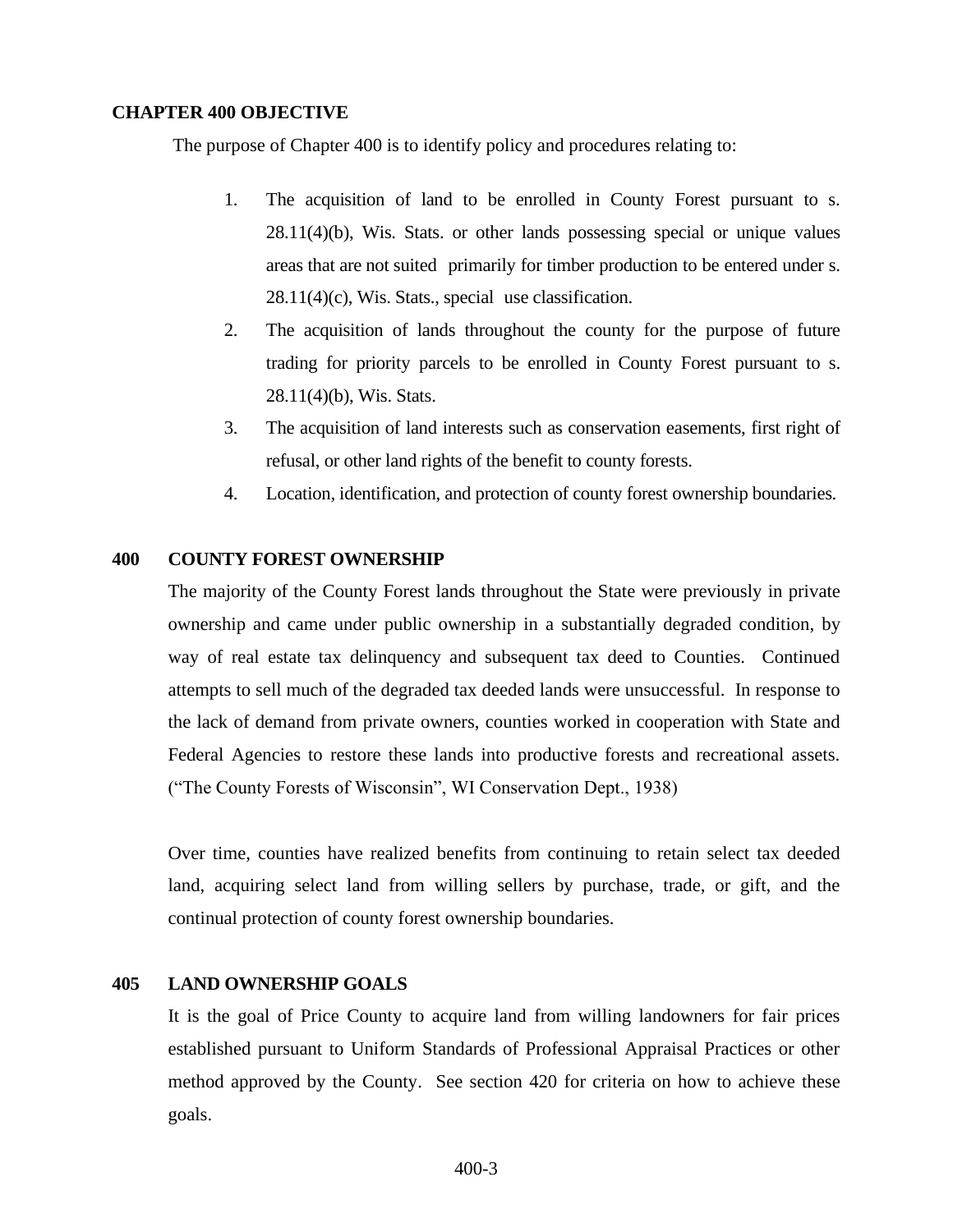#### <span id="page-3-0"></span>**410 COUNTY FOREST BLOCKING**

Since the beginning of the County Forest Program in the State of Wisconsin, counties established boundaries for the purpose of distinguishing between lands that were best suited for forestry and lands best suited for agricultural production. This boundary became referred to as a "Blocking Boundary" and provided public information, assisted long-term planning, and guided management decisions.

In the early stages of the development of County Forests, counties commonly traded tax deed parcels that were located outside of the Blocking Boundary for the remaining privately-owned parcels within the Blocking Boundary. A primary purpose for these trades was to promote agricultural economic development by assisting farmers with obtaining the most productive agricultural lands available in a given County.

Blocking Boundaries are dynamic and should be evaluated on a routine basis to evaluate adequacy relative to the current priorities. Forestry staff will notify the Committee as parcels become available within the Blocking Boundary.

County Forest Blocking Boundaries are established by Committee and by subsequent approval of the Price County Board. A map of the official boundaries is found in the Appendix.

#### <span id="page-3-1"></span>**415 PRIVATE INHOLDINGS**

Price County recognizes that extensive private landholdings lie within the forest boundaries. The County will respect the rights of the private landowners who are its neighbors. The County may approach private landowners with proposals for land purchases or trades, but will not coerce landowners to sell or trade. It would not be the intent of Price County Forest to pursue properties through condemnation.

# <span id="page-3-2"></span>**420 ACQUISITION OF LAND WITHIN THE COUNTY FOREST BLOCKING BOUNDARY**

The land within the blocking boundary includes private land as well as land owned by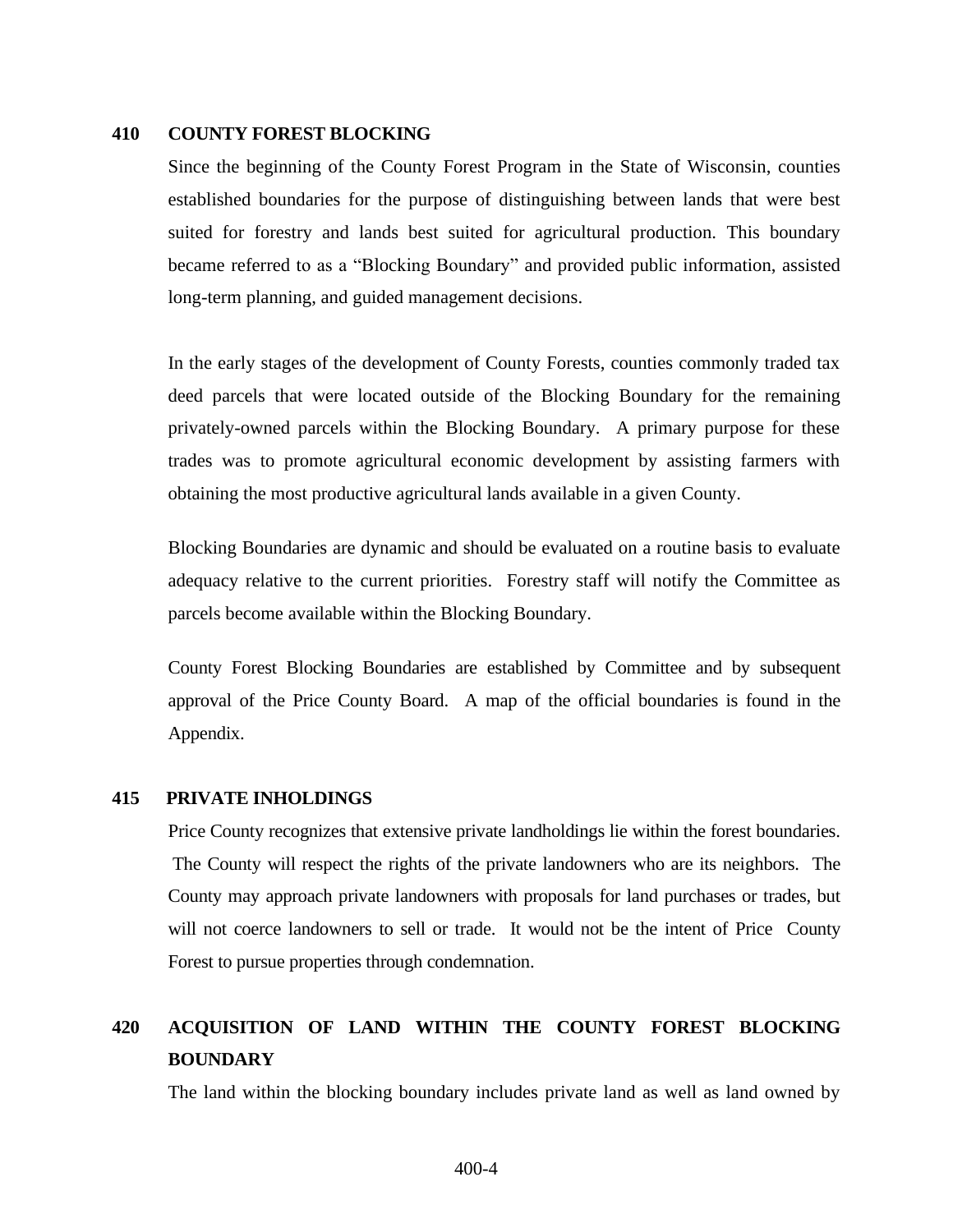Price County and other government entities. It is not the deliberate intent of Price County to acquire all lands within the blocking boundary.

Determination of a parcel's value to the County and the State of Wisconsin shall be made by the Committee in consultation with the County Forest Administrator.

Certain lands are of higher priority for acquisition due to:

- 1. Lands that improve management efficiencies such as reducing the length of private/public boundaries or improve access to existing county forest.
- 2. Lands that will increase the counties inventory of productive timberland and provide a consistent source of raw material to the forest products industry.
- 3. Lands that conserve surface and groundwater, maintain undeveloped shoreline, and increase public access to water features.
- 4. Lands that are threatened by private development or fragmentation that may result in a long-term negative impact on adjacent public lands.
- 5. Lands that are threatened by private development or fragmentation that may result in a long-term net negative impact to local and county governments.
- 6. Lands that will provide for priority trail connections and expansions or reduce or eliminate existing user conflicts.
- 7. Lands that contain threatened or endangered plant, animals, or communities; or other natural features considered to be of high conservation value.
- 8. Lands that, when acquired by the county, will not result in an unreasonable negative impact to local tax collections as determined by the Committee in consultation with the affected Towns. (Include if applicable to your county.)

# <span id="page-4-0"></span>**425 ACQUISITION OF LAND OUTISDE THE COUNTY FOREST BLOCKING BOUNDARY**

Counties may consider acquisition of lands outside the blocking boundary in instances where:

1. Land becomes available to the County which possess values consistent with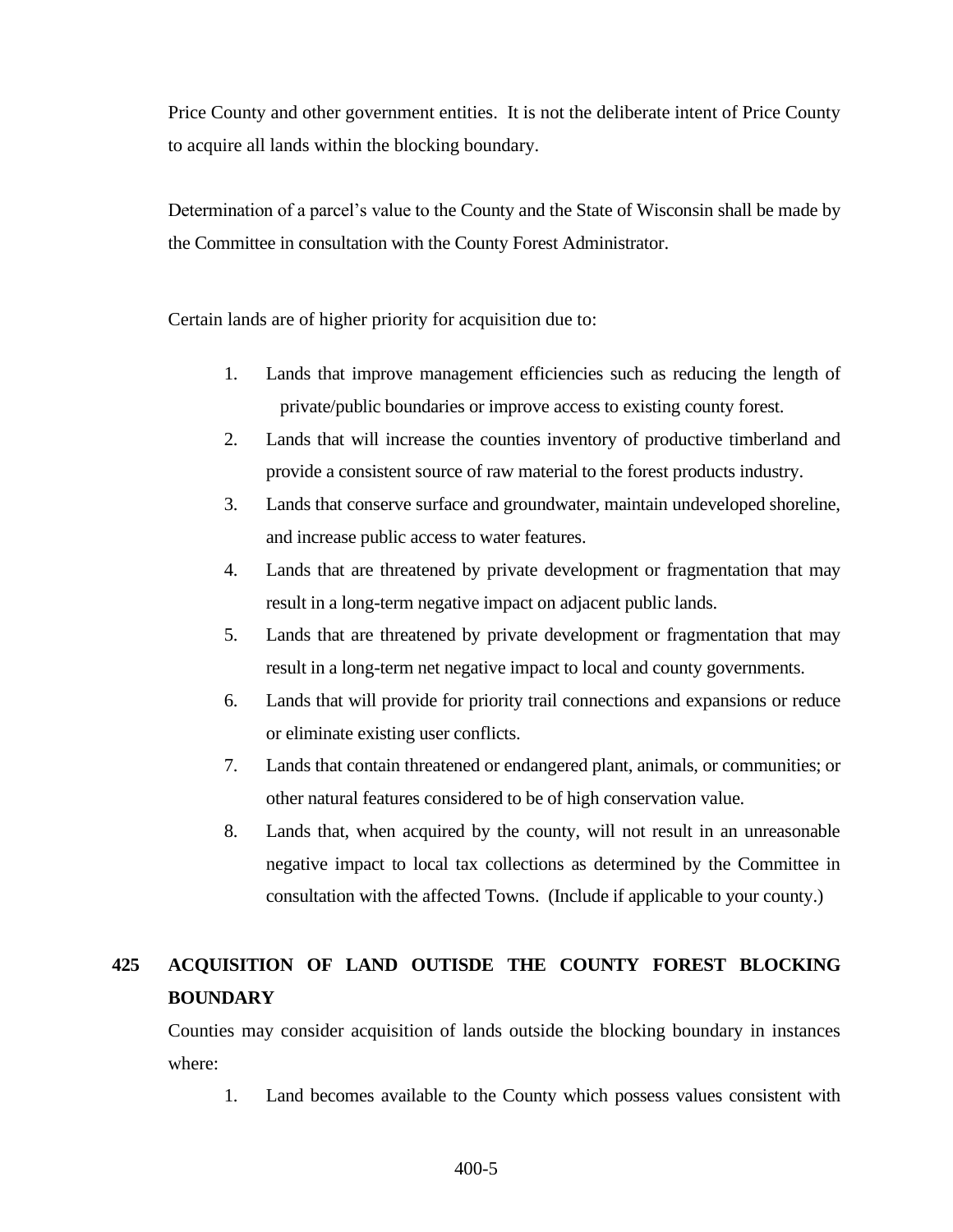the priority criteria listed above and is eligible to be enrolled as County Forest Special Use under s. 28.11(4)(c) Wis. Stats.

2. Land becomes available to the County that, if acquired by the County, will facilitate a fair trade or other transaction resulting in county ownership of land within the county forest blocking boundary.

# <span id="page-5-0"></span>**430 ACQUISITION OF LAND RIGHTS**

In addition to acquiring fee simple land ownership, Counties may find it advantageous to acquire other interests in private or public lands within the blocking boundary such as:

- 1. Conservation easements for such purposes as:
	- A. Limiting residential density.
	- B. Managing runoff that affects county land.
	- C. Achieving greater silvicultural consistency, pest management, invasive species control, research, or other on adjacent private lands.
- 2. First right of refusal.
- 3. Flowage easements.
- 4. Ingress and egress easements for county management purposes

# <span id="page-5-1"></span>**435 METHODS AND AUTHORIZATION FOR ACQUISITION LAND TITLE OR RIGHTS**

Acquisition may be by outright purchase or trade based on competent appraisal of the value or values involved, or by gift, bequest or action to foreclose tax liens. The County Forest Administrator will be the agent of the Committee in making first contact with potential sellers and in carrying on acquisition activities.

In the event that the County Forest Administrator determines that a land or land rights acquisition is in the best interest of the County, in consideration of the factors described above, the County Forest Administrator shall present a recommendation to the Committee. Upon approval of the Committee, an authorizing resolution shall be forwarded for consideration by the County Board.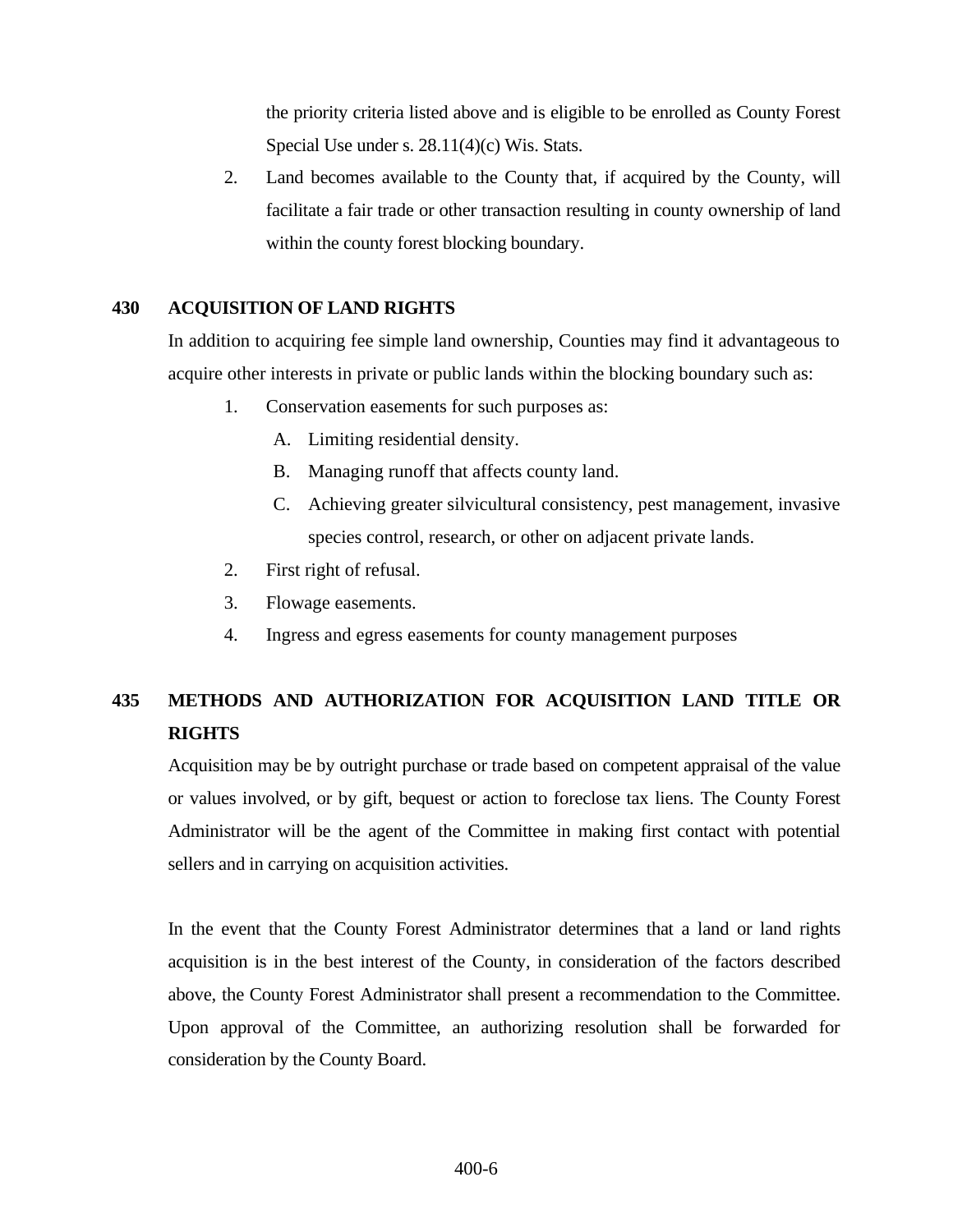County Board authorization is required for execution of any legal instruments that bind the county to acquiring title or other land rights. In the event that any legal documents are signed by an agent(s) of the county, prior to County Board authorization, said legal documents must include an explicit contingency requiring County Board approval.

## <span id="page-6-0"></span>**440 FINANCING**

County Forest Administrators shall propose financing options as part of any recommendations to acquire forwarded to the Committee. Typical funding sources include:

- 1. Funds appropriated through the County's capital budgeting procedure.
- 2. Grants and Loans, including:
	- A. Loans
		- i. County Forest Project Loans  $(s. 28.11(8)(b)(2))$ , Wis. Stats)
		- ii. Variable Acreage Share Loans  $(s. 28.11(8)(b)(1))$ , Wis. Stats)
		- iii. Board of Commissioners of Public Lands State Trust Fund Loan Program [\(s. 24.61\(3\)\(a\)\(2\)., Wis. Stats.\)](http://docs.legis.wisconsin.gov/statutes/statutes/24/II/61/3/a/2)
	- B. Grants
		- i. Warren Knowles-Gaylord Nelson Stewardship Program [\(s. 23.0953,](http://docs.legis.wisconsin.gov/statutes/statutes/23/0953)  Wis. [Stats.](http://docs.legis.wisconsin.gov/statutes/statutes/23/0953))
		- ii. County Forest Stewardship Subprogram [\(s. 23.0953, Wis. Stats.](http://docs.legis.wisconsin.gov/statutes/statutes/23/0953))
		- iii. Acquisition and Development of Local Parks Subprogram [\(s. 23.09\(20\), Wis. Stats.\)](http://docs.legis.wisconsin.gov/statutes/statutes/23/09/20)
		- iv. Lake Protection [\(s. 281.68 Wis. Stats.\)](http://docs.legis.wisconsin.gov/statutes/statutes/281/V/68)
		- v. River Protection [\(s. 281.70 Wis. Stats.\)](http://docs.legis.wisconsin.gov/statutes/statutes/281/V/70)
		- vi. County Forest Wildlife Habitat [\(s. 20.370\(5\)\(as\)\), Wis. Stats.](http://docs.legis.wisconsin.gov/statutes/statutes/20/IV/370/5/as)
		- vii. County Forest Fish and Game Projects [\(s. 23.09\(12\), Wis. Stats.\)](http://docs.legis.wisconsin.gov/statutes/statutes/23/09/12)
		- viii. ATV/UTV Trail Aids [\(s. 23.33\(9\), Wis. Stats.\)](http://docs.legis.wisconsin.gov/statutes/statutes/23/33/9)
		- ix. Snowmobile Trail Aids [\(s. 23.09\(26\), Wis. Stats.\)](http://docs.legis.wisconsin.gov/statutes/statutes/23/09/26)
		- x. Federal Funding  $(s.20.370(5)(cy))$ , Wis. Stats).

## <span id="page-6-1"></span>**445 ENTRY OF LANDS**

Lands to be entered under the regular classification of the County Forest Law must be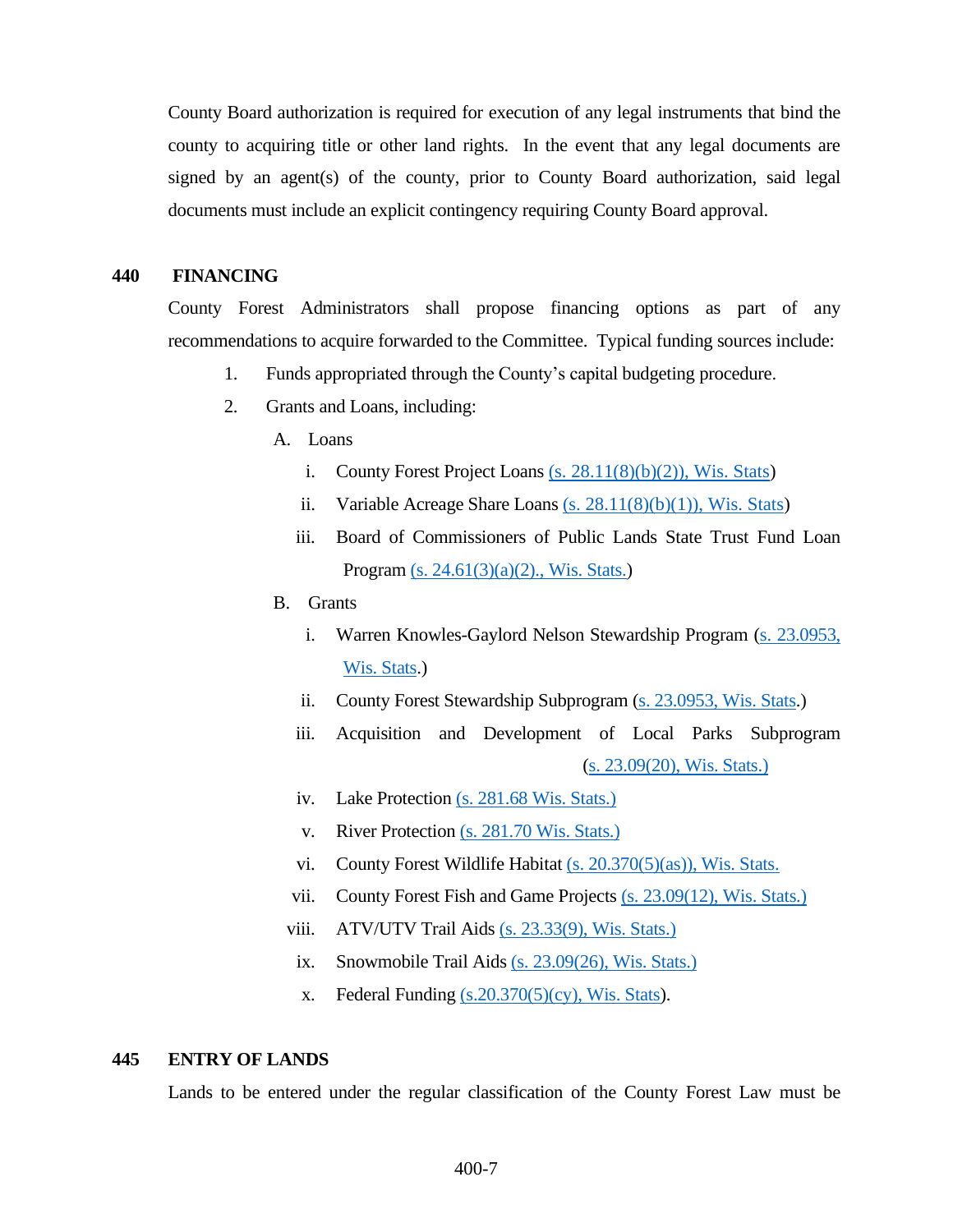suitable for forestry purposes and be within the County Forest blocking boundary. Lands designated for classification as County Forest -Special Use need not be contained within the county forest blocking boundary nor suitable primarily for timber but they must be suitable for scenic, outdoor recreation, public hunting and fishing, water conservation or other multiple-use purposes.

#### <span id="page-7-0"></span>445.1 TIME OF ENTRY

Application for entry of newly acquired lands under the County Forest Law will be made as soon as possible. Applications for entry will be prepared with the assistance of the DNR Forestry Leader. The County Forest Administrator will secure the signatures of the proper county officials and transmit the application to DNR's County Forest Specialist.

# <span id="page-7-1"></span>**450 WITHDRAWAL OF LANDS FROM COUNTY FOREST LAW**

Lands within the County Forest blocking boundary will not normally be considered for withdrawal from the County Forest Law. Applications for the purchase of these lands by the private sector will be discouraged by the committee, unless a greater public benefit can be demonstrated. If, in the opinion of the committee and county board, the land will be put to better and higher use and will benefit people of the county and State to a greater extent by being withdrawn from the County Forest Law program, the County should follow the withdrawal procedure as outlined by the [Public Lands Handbook.](https://dnr.wi.gov/topic/ForestManagement/documents/24605.pdf) The legal means by which counties may apply for withdrawal of lands from County Forest status is provided by s. 28.11, Wis. Stats. Initially the County Forest Administrator notifies the DNR Forestry Liaison Forester of the County Forestry Committee meeting at which the proposed withdrawal will be considered. At that meeting DNR personnel and the County will discuss the proposed withdrawal and, if approved by the County Forestry Committee, the withdrawal will be recommended by the Committee by resolution to the County Board. If approved by the Board by the necessary 2/3 majority, the application is prepared by the county and submitted to the appropriate DNR designee. The DNR may ask for additional information from the County. Pending the results of any investigatory hearings deemed advisable, the DNR will act on the withdrawal application. If the application is denied, the County may appeal as provided in s.  $28.11(11)(a)4$ ., Wis. Stats.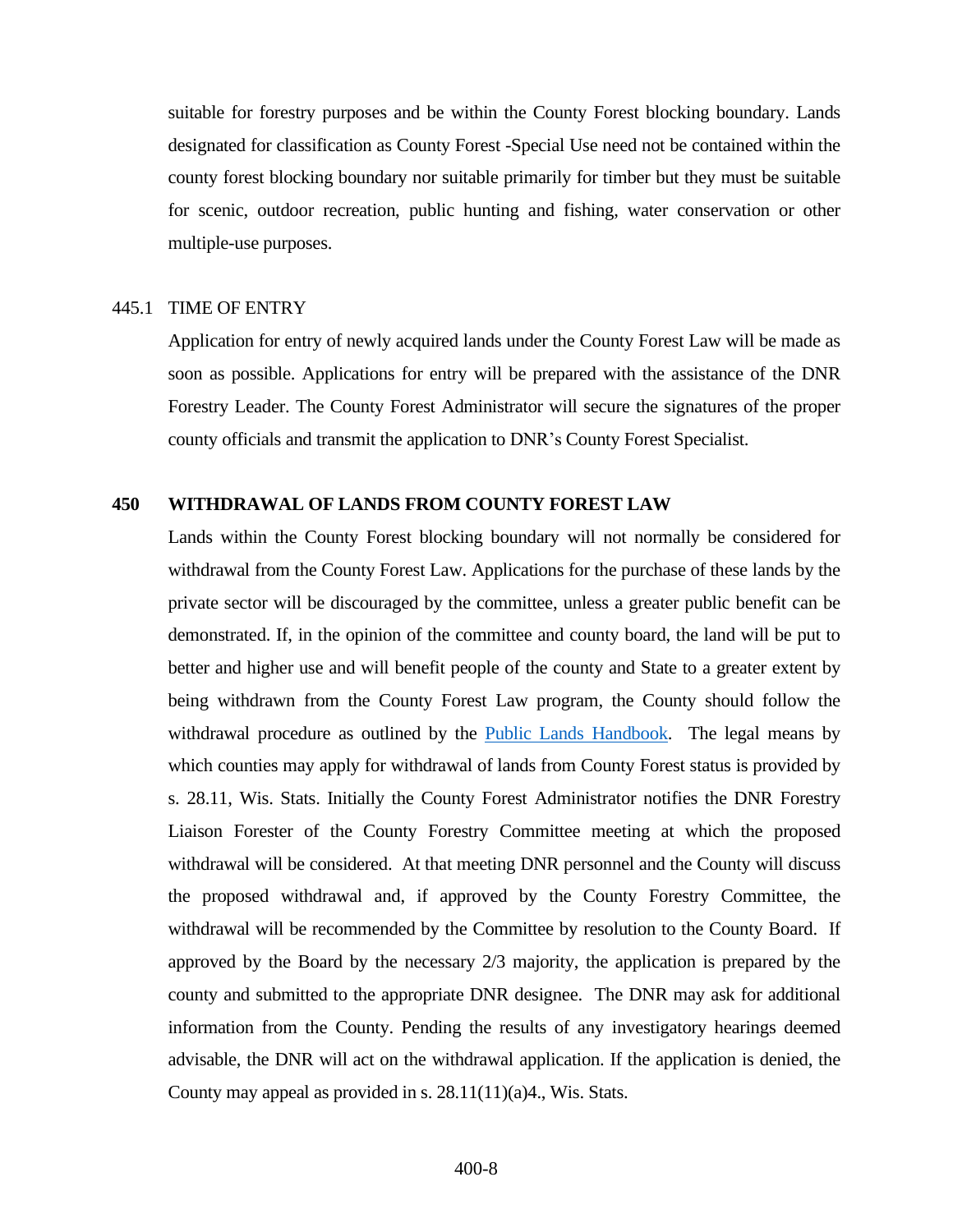#### <span id="page-8-0"></span>450.1 WITHDRAWAL PROCEDURE

The purpose of this section is to provide general information in formulating and processing applications for withdrawal of County Forest lands under s.28.11(11) Wis. Stats. and Ch. NR 48, Wis. Adm. Code. The legal means by which counties may apply for withdrawal of lands from county forests is provided by s.28.11(11)(a) Wis. Stats. This section states in part: "The County Board shall first refer the resolution to the county forestry committee which shall consult with an authorized representative of the department in formulating its withdrawal proposal." Section. 28.11(11)(a) Wis.Stats. also states: "The county board shall not take final action thereon until 90 days after such referral or until the report thereon of the forest committee has filed with the board."

Consequently, if the county board takes final action on a withdrawal application without referring it to the County Forestry Committee, the application is not valid. On the other hand, if the County Forestry Committee does not report to the county board within 90 days after receipt of the referral, the Board may act upon the application without a Committee recommendation.

# <span id="page-8-1"></span>**455 LAND SURVEYING**

The importance of survey corner monumentation is recognized in the interest of avoiding the problems of trespass both by and against the County, facilitating the settlement of those cases which would occur, and aiding in the proper transfer of property.

#### <span id="page-8-2"></span>455.1 LEGAL SURVEYING

Of prime importance are the forest boundaries and property lines in common with other owners. All such surveying shall be under the supervision of a registered surveyor. When the office of the county surveyor is not staffed, the committee will comply with the provisions of Chapter 59, Wisconsin Statutes by hiring registered surveyors to perform the necessary running of property lines. Section corners, one-quarter corners and forty corners (1/16 corners) will be reestablished where needed and Certified Land Corner Restoration forms filled out in duplicate as time permits, under the direction of registered land surveyor.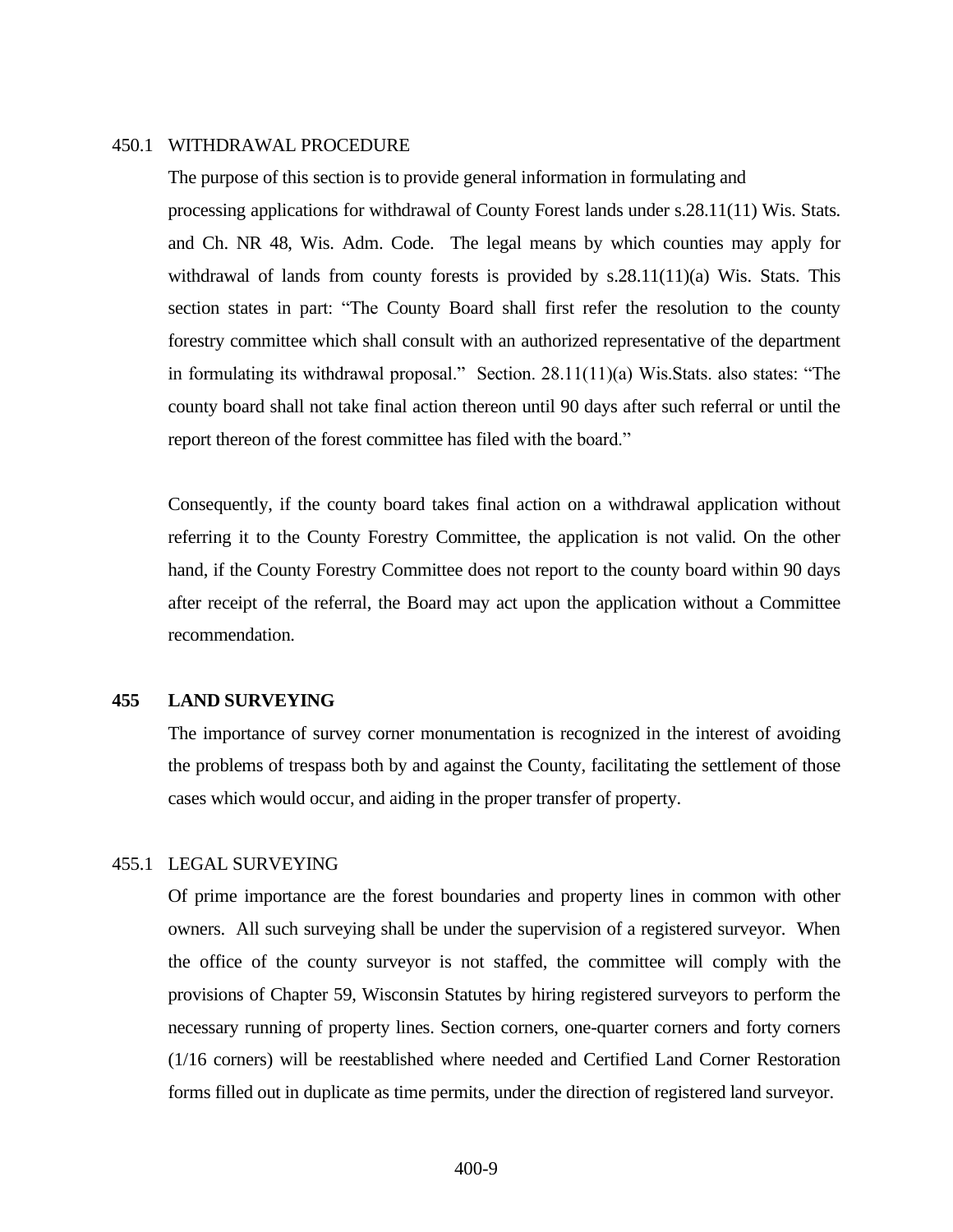## <span id="page-9-0"></span>455.2 LOCATION OF LINES BY OTHER THAN LEGAL SURVEY

Forestry personnel who are not registered surveyors may, with all possible prudence, establish lines for forest management purposes including those necessary for ordinary management activities such as timber sales and road / trail locations using available equipment including, but not limited to, air photos, quadrangles, county surveyor's records and known corners. In the absence of known corners, lines abutting other ownership may be established by mutual agreement to avert trespass claims. At a minimum, notify the adjoining landowner(s) of the management boundary in writing. This documentation should be retained in the timber sale file.

# <span id="page-9-1"></span>455.3 PRESERVATION OF LANDMARKS, MONUMENTS, AND CORNER POSTS

Section 59.74, Wis. Stats., provides:

- 1. Penalties for destruction of landmarks, monuments and corner posts established by government survey, the county surveyor or a surveyor or public record.
- 2. A procedure for notification of intent to destroy such surveying evidence and referencing prior to destruction.
- 3. The assignment of enforcement responsibility to the Department of Natural Resources, District Attorneys, and professional land surveyors

All personnel with land management responsibilities are directed to:

- 1. Make a reasonable search for the above-mentioned surveying evidence prior to implementing any soil moving or cover type manipulation projects, including timber sales, that could result in covering, destruction or removal of such evidence.
- 2. In the event such evidence is found:
	- A. If practical, redesign the project so that the evidence will not be disturbed or
	- B. If destruction is unavoidable,  $(s, 59.74(2)(b), W$ is. Stats.) notify the county surveyor at least 30 days prior to destruction giving the legal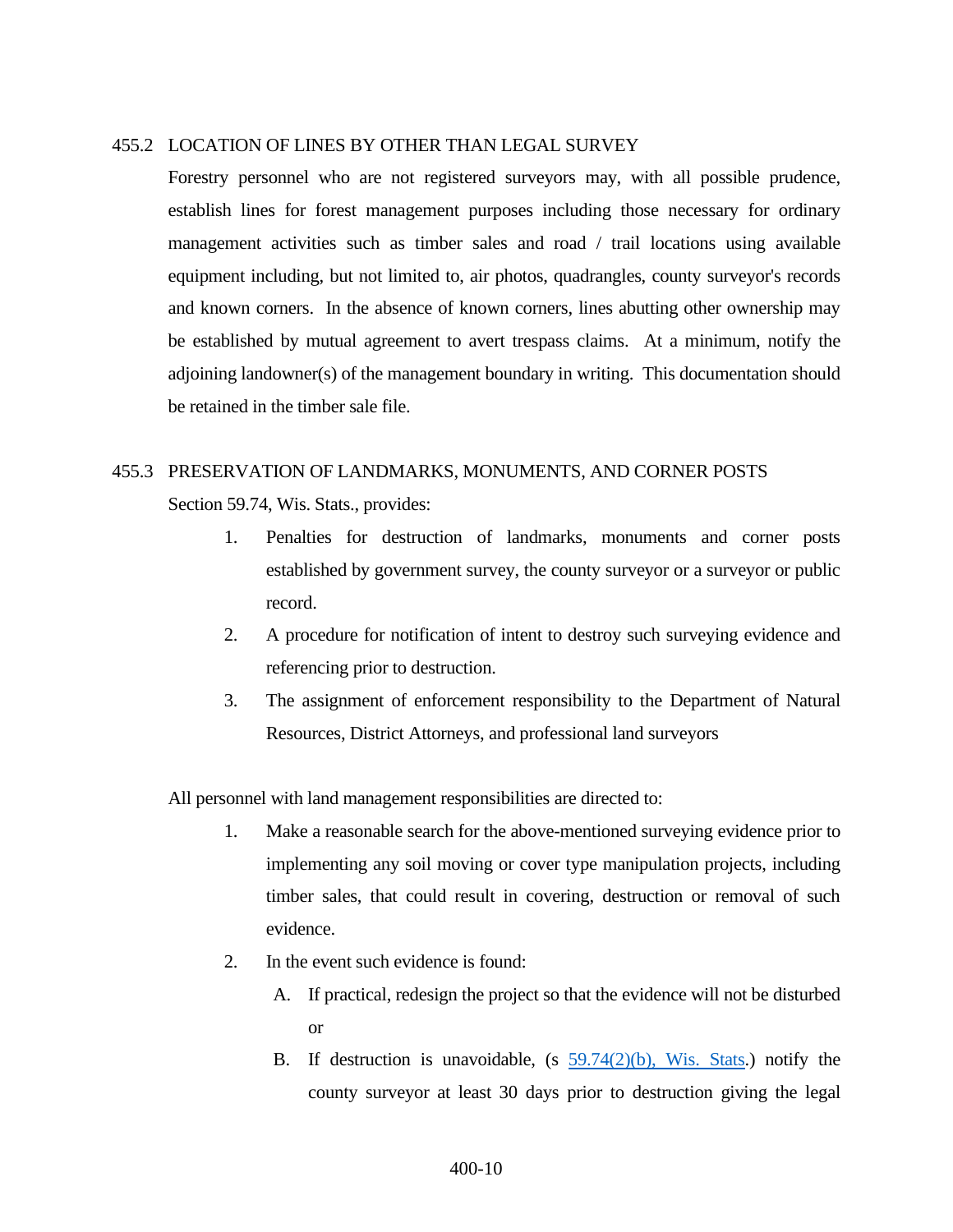description of the monument and the reason for destruction or other obliteration. The notice shall include a description of the landmark, monument of survey, or corner post and the reason for removing or covering it.

- 3. If reasonable search fails to uncover survey evidence in the suspected vicinity, conduct an additional search if he / she sees fit.
- 4. In order to further reduce the possibility of inadvertent destruction of invaluable survey evidence:
	- A. Each forester with county forest responsibilities should discuss with county administrators the need for including adequate protective clauses in easements, rights-of-way, timber sale contracts, and other agreements that might result in destruction of monuments.
	- B. Personnel advising landowners regarding forestry or other land management practices should alert such owners to possible monument destruction that may be caused by them.
	- C. Any instances of potential or accomplished obliteration of survey monumentation discovered in the course of field operations should be brought to the county surveyor's attention.

# <span id="page-10-0"></span>**460 TERMS OF LAND SALE OR TRADE**

All sale or trading of county lands within the forest boundaries shall be subject to terms established between the Forestry and Parks Committee and the party which will receive land from the County.

## <span id="page-10-1"></span>460.1 VALUES AND ACREAGE OF LAND SALE/TRADES

- 1. For outright land sales, the sale price shall not be less than twice the appraised value of the land being sold.
- 2. For land trades, the acreage received shall not be less than twice the acreage traded. The appraised value of the land received shall not be less than twice the appraised value of the land being traded.
- 3. Combinations of land and cash may be considered, but the 2:1 ratios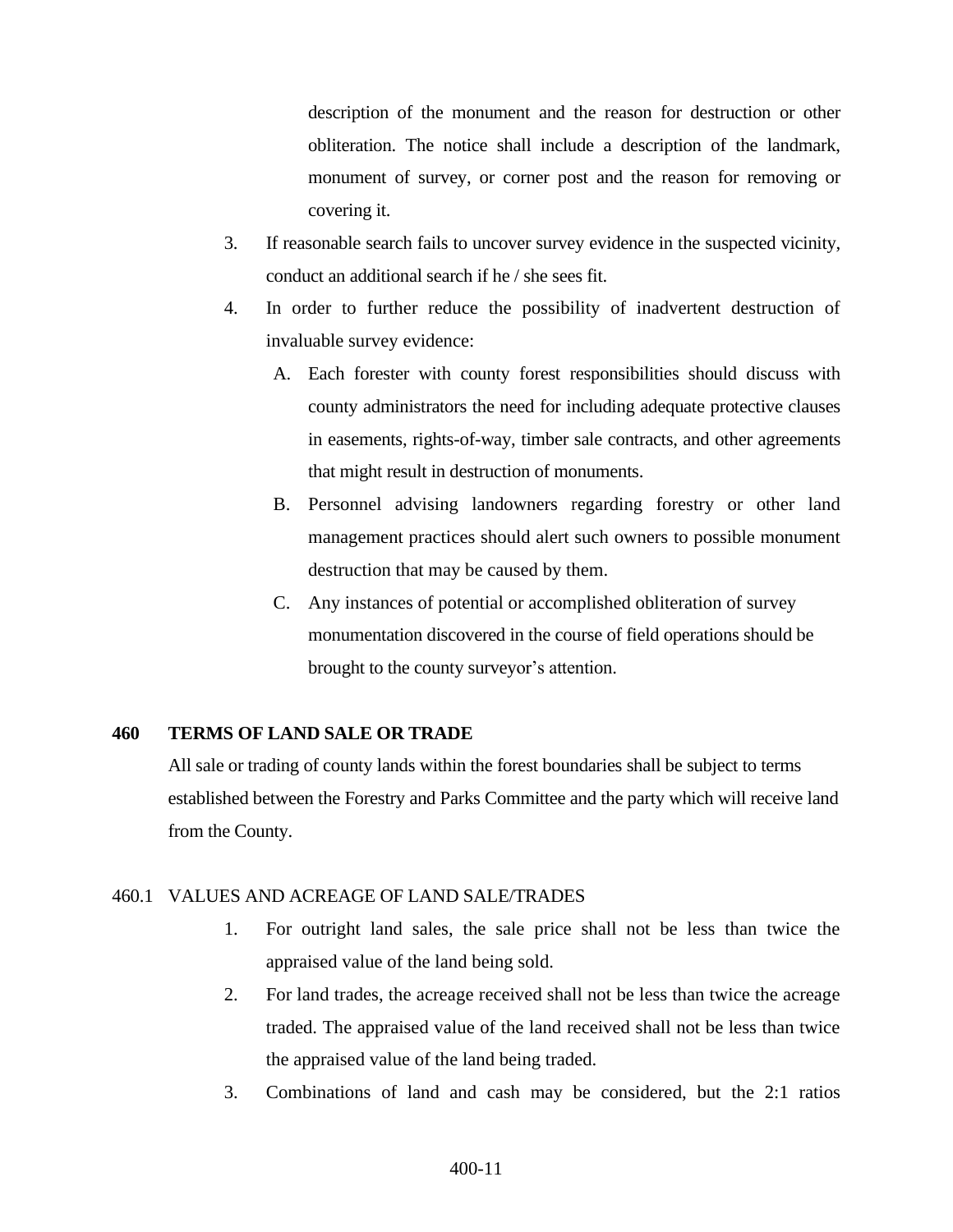described above will be observed. An example would be a 1:1 land trade, plus the appraised cash value or the land being traded. Other similar combinations are possible.

4. Transactions at less than a 2:1 land/value radio can be considered, but only when there is exceptional advantage to the County in terms of land value, blocking, etc.

## <span id="page-11-0"></span>460.2 ASSOCIATED COST

All costs such as appraisals, legal surveys, abstracts, title insurance, transfer fees, recording fees, notices, etc. shall be borne by the party initiating the land transaction. Withdrawal applications shall clearly state the person or entity responsible for such costs.

## <span id="page-11-1"></span>460.4 MINERAL RIGHTS

The County shall retain mineral rights on all lands sold or traded and will not accept lands in trade unless accompanied by all rights of ownership, including mineral rights. Exceptions will be allowed only in unusual circumstances, upon explicit approval of the County Board following a recommendation by the Forestry and Parks Committee.

# <span id="page-11-2"></span>460.5 DEED RESTRICTIONS

All land sales and trades must be accompanied by a deed restriction, approved by the Board of Supervisors, which identifies the specific uses, reservations, and other conditions attached to the lands being released from public ownership. The restriction shall include a reversion clause whereby ownership of the land shall revert, without compensation, to the County if terms of the restriction are not observed.

County may wish to obtain deed restriction for first right of refusal if the property is ever sold.

## <span id="page-11-3"></span>460.6 LAND ACQUISITION ACCOUNT

Price County does not have a land acquisition account.

## <span id="page-11-4"></span>**465 PROPERTY RIGHTS CONVEYANCES**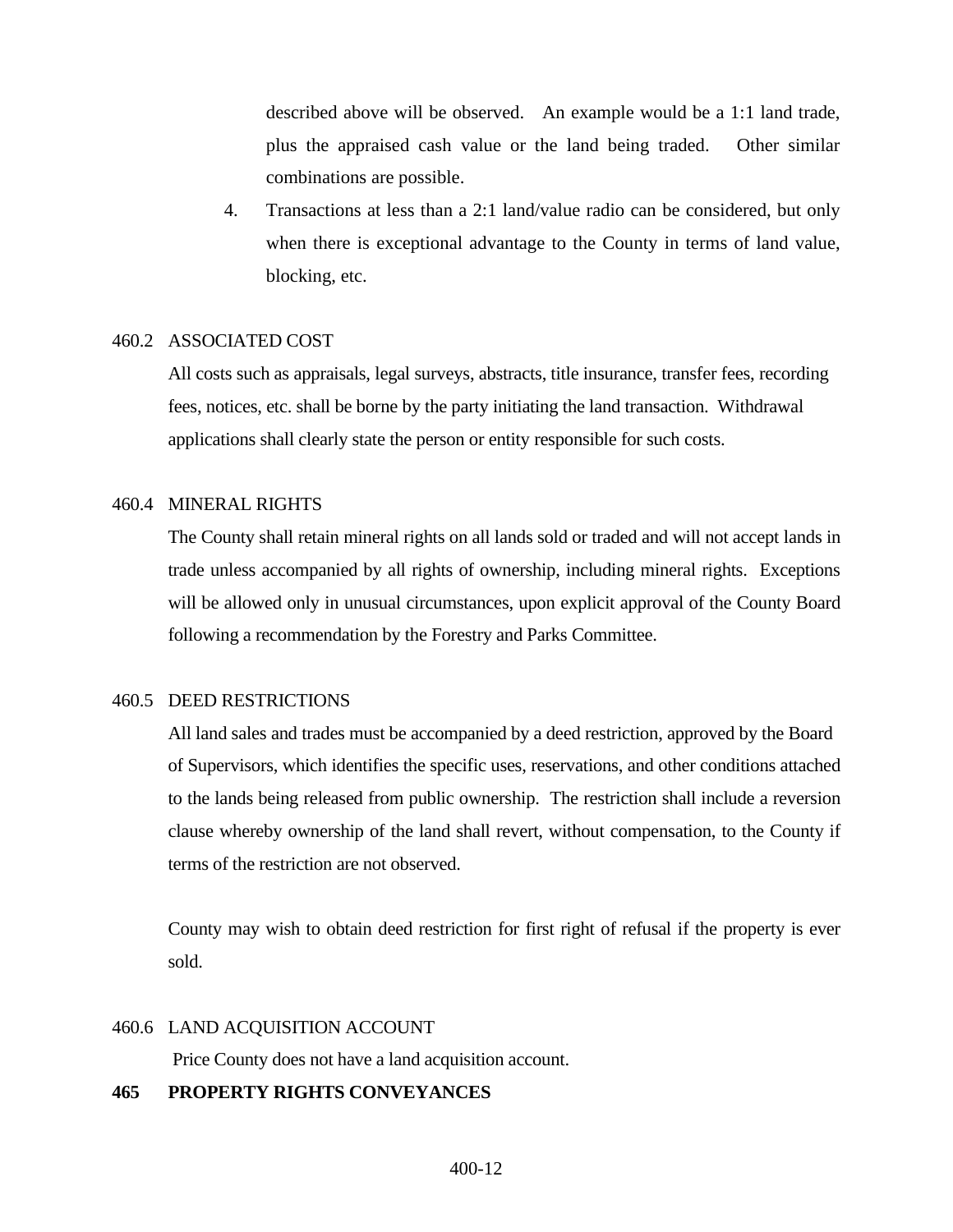The instrument used for property right conveyance shall be the one which relinquishes the least amount of County control over public land. All property right conveyances will be made on a case by case basis. Examples are listed below:

1. Easements: An easement is a permanent right that entitles the easement owner to use of the land of another for a special purpose not inconsistent with the general property rights of the owner. Easements run with the land and do not expire. They may be appropriate for public utilities, such as gas, electric and communication uses, and public road rights-of-way.

Easements shall not be used for access to private lands unless there is exceptional advantage to the County Forest, and unless the easement further promotes the purposes of the County Forest program. The committee may consider easement requests on a case by case basis. The County Forest Administrator will consult with DNR's County Forest Specialist on these cases.

- 2. Lease: A lease is a written document which grants use of real property and/or improvements to another party for a specified period of time, for monetary or other consideration. Specific County Forest Law provisions regarding leases can be found in ss. 28.11(3)(i) and (j), Wis. Stats. Leases on County Forest lands shall be negotiated for the shortest possible period of time, is revocable by the county and in no case shall they exceed ninety-nine years.
- 3. Permit: A permit is a written document conferring a right, power or privilege to do a particular act or series of acts on land of another without possessing any interest therein. A permit can be revoked with cause and cannot be assigned to other parties. A permit, unlike an easement, does not imply an interest in the land and is not transferred with the land. Permits issued on County Forest lands shall be issued for the shortest possible period of time and in no case shall they exceed ninety-nine years.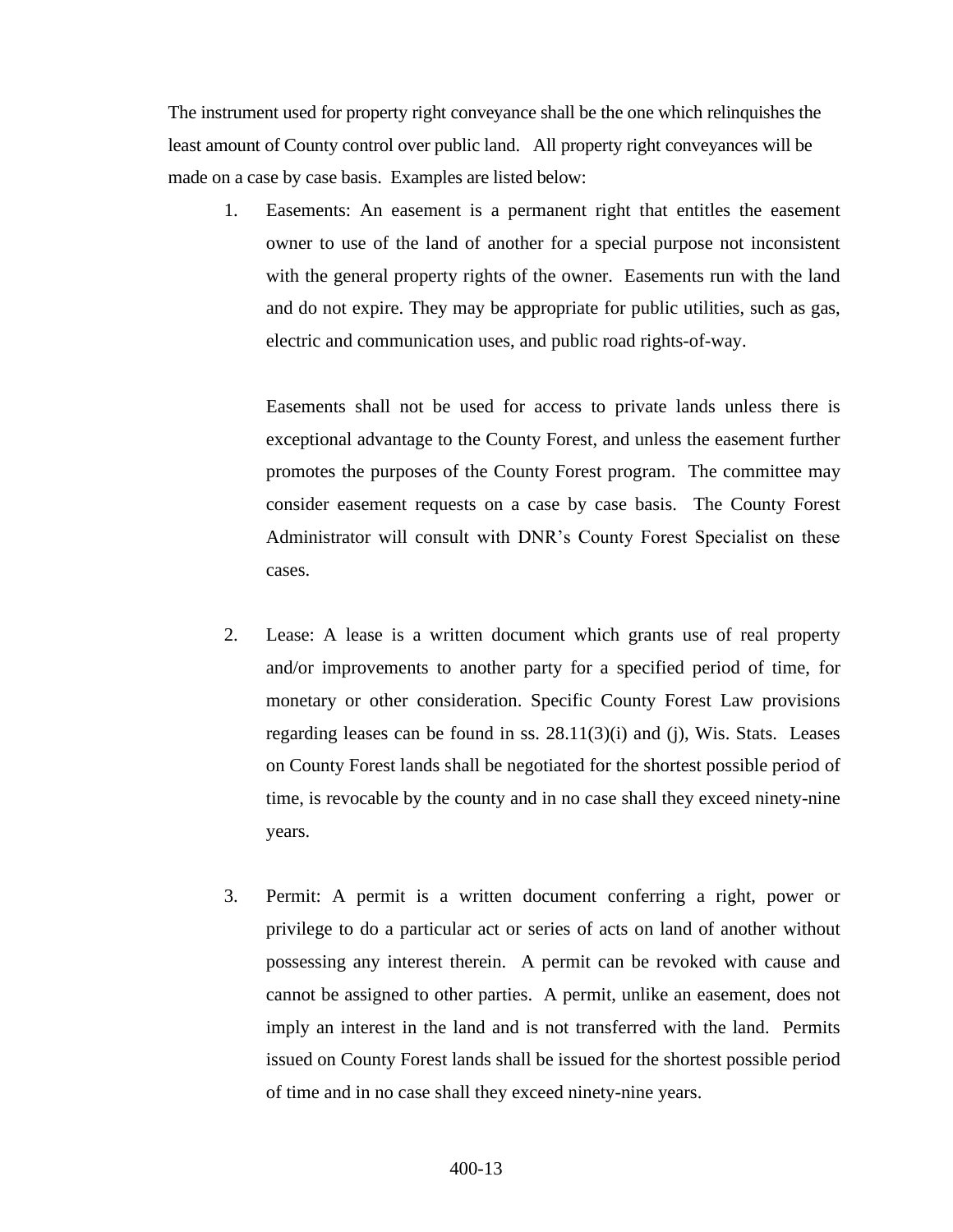Permits shall be the preferred property rights conveyance for private driveways and most other activities dealing with the private individuals using County Forest lands. Driveway permits expire when the land changes ownership. A prospective new property owner may receive a driveway permit in advance of completing a property purchase. Advance permits will not become effective until the new property purchase is recorded by the Register of Deeds office. The County will retain the right to revoke a driveway permit with cause. "Cause" can include, but is not limited to, violation of permit terms, misuse of County land, damage to County property, and noncompliance with County ordinances.

4. Agreement: An agreement is a written document executed by two or more persons or entities expressing a mutual and common purpose. An agreement details the responsibilities, obligations, conditions, liabilities, etc. of all parties concerned and would be an appropriate instrument for dealing with activities such as public school forests, flowages, gravel crushing operations, and concessions. Agreements shall be effective for the shortest possible time.

#### <span id="page-13-0"></span>465.1 TERMS OF PROPERTY RIGHTS CONVEYANCES

Any agreement, license, permit, lease or easement must contain at least the following information, requirements and terms. More restrictions may be added as needed to protect the interests of the public.

- A. Location by legal description
- B. Permitted uses under the conveyance
- C. Fee for the use of the land
- D. Expiration date
- E. Right of the County to cancel or suspend the conveyed rights with cause
- F. Requirement for restitution to original condition upon expiration or cancellation of the conveyance.